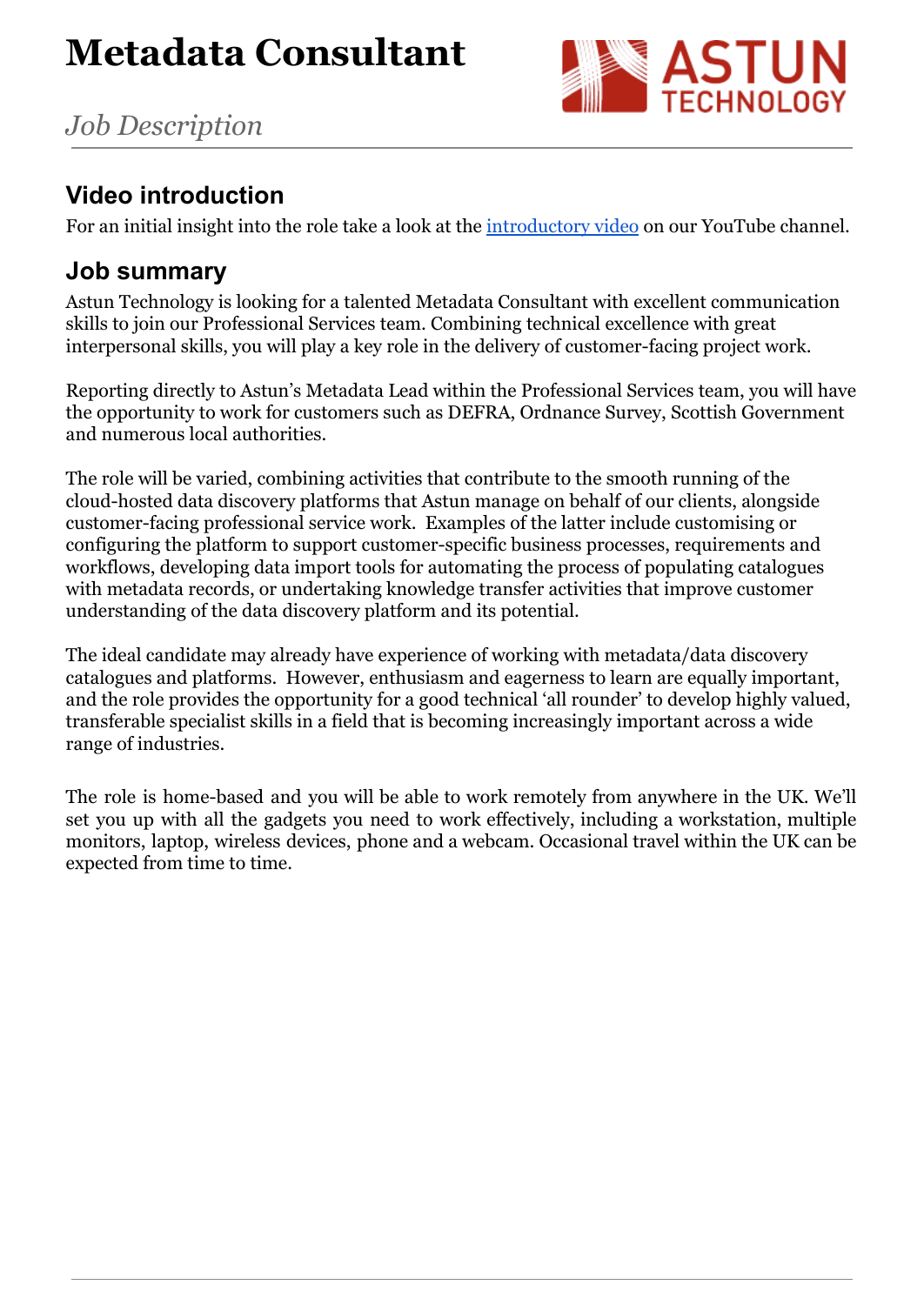# **Metadata Consultant**



*Job Description*

### **Key areas of responsibility**

The Metadata Consultant will, under the guidance of the Metadata Lead, be responsible for:

- Day to day support and maintenance of Astun's suite of data discovery platforms
- Customer support
- Assistance with bespoke customer requests such as metadata transfers and imports
- Suggesting improvements to the Astun platform based on new functionality, or new best practice guidance
- Managing upgrades to the platform
- Integrating security fixes

### **Skills and experience**

Skills that will be key to the success of the role include basic familiarity with:

- Reading source code
- Xml, xpath and xsl
- Containerised deployment solutions such as docker

The Metadata Consultant will also need to be familiar with:

- Version control systems such as Git
- Open source software development on platforms such as GitHub
- Relational databases and SQL
- Problem-solving and debugging software and data issues
- Working on the command line, whether for connecting to remote servers or working with software
- Metadata and related standards

As this is a customer-facing role, it's essential that the Metadata Consultant acts with integrity. They should take a systemic approach to solving problems and be capable of communicating technical information to clients with varying levels of technical expertise. In addition, they should also be:

- Confident, friendly and professional
- Proactive in customer and community-facing scenarios
- Diligent, conscientious and quality focussed
- Happy to take ownership, where possible
- Collaborative
- Keen to expand their knowledge of software and the wider data discovery environment